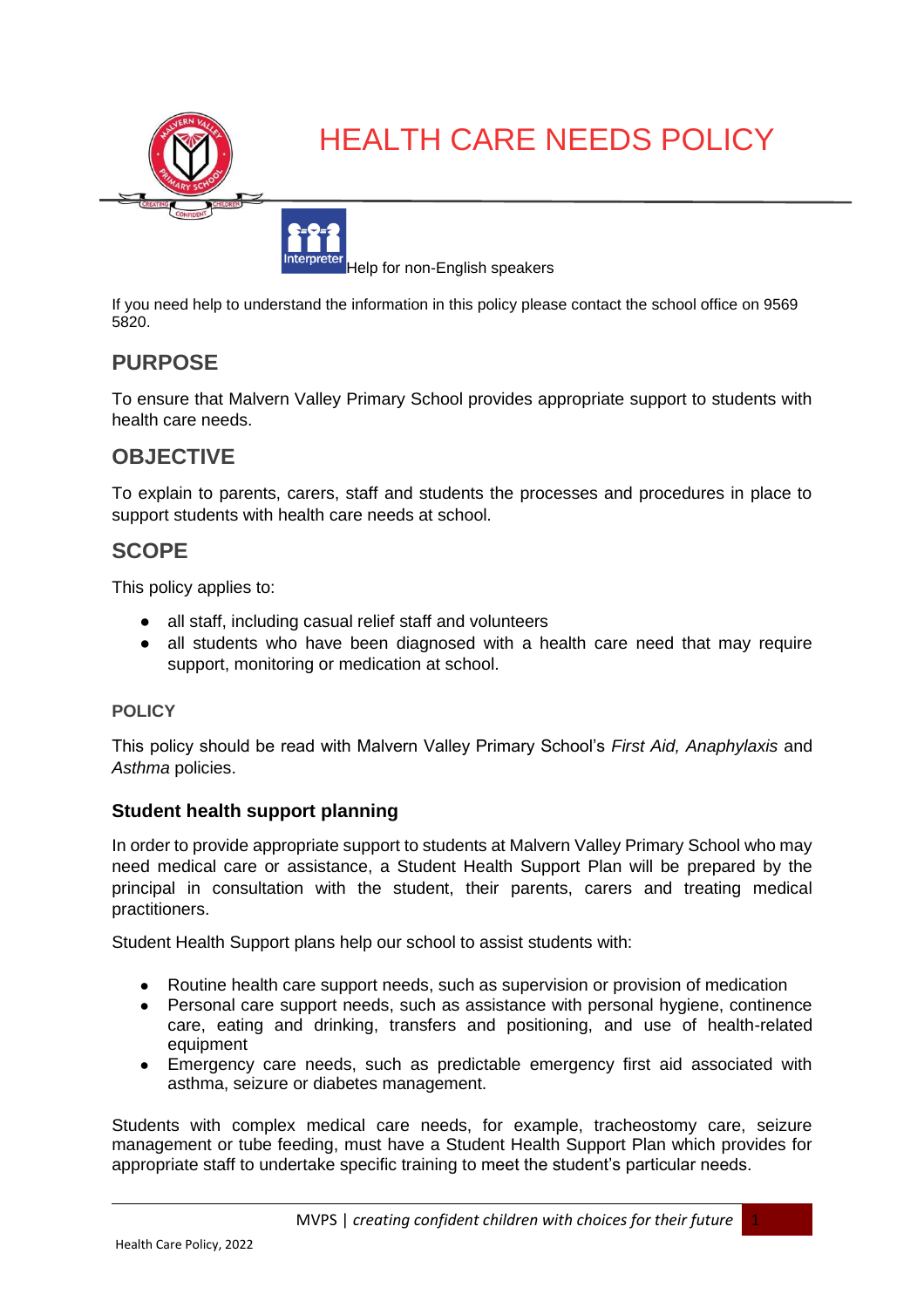At enrolment or when a health care need is identified, parents/carers should provide accurate information about the student's condition or health care needs, ideally documented by the student's treating medical/health care practitioner on a Medical Advice Form (or relevant equivalent).

Malvern Valley Primary School may invite parents and carers to attend a Student Support Group meeting to discuss the contents of a student's Health Support Plan and assistance that the student may need at school or during school activities.

Where necessary, Malvern Valley Primary School may also request consent from parents and carers to consult with a student's medical practitioners, to assist in preparing the plan and ensure that appropriate school staff understand the student's needs. Consultation with the student's medical practitioner will not occur without parent/carer consent unless required or authorised by law.

Student Health Support Plans will be reviewed:

- When updated information is received from the student's medical practitioner
- When the school, student or parents and carers have concerns with the support being provided to the student
- If there are changes to the support being provided to the student, or
- On an annual basis.

#### **Management of confidential medical information**

Confidential medical information provided to Malvern Valley Primary School to support a student will be:

- Recorded on the student's file
- Shared with all relevant staff so that they are able to properly support students diagnosed with medical conditions and respond appropriately if necessary.

### **Communication**

This policy will be communicated to our school community in the following ways:

- · Available publicly on our school's website
- · Included in staff induction processes and staff training
- · Discussed at staff briefings/meetings as required
- · Hard copy available from school administration upon request

#### **Further information and resources**

This policy should be read in conjunction with the following Department policies and guidelines:

• the Department's Policy and Advisory Library (PAL):

o [Health Care Needs](https://www2.education.vic.gov.au/pal/health-care-needs/policy)